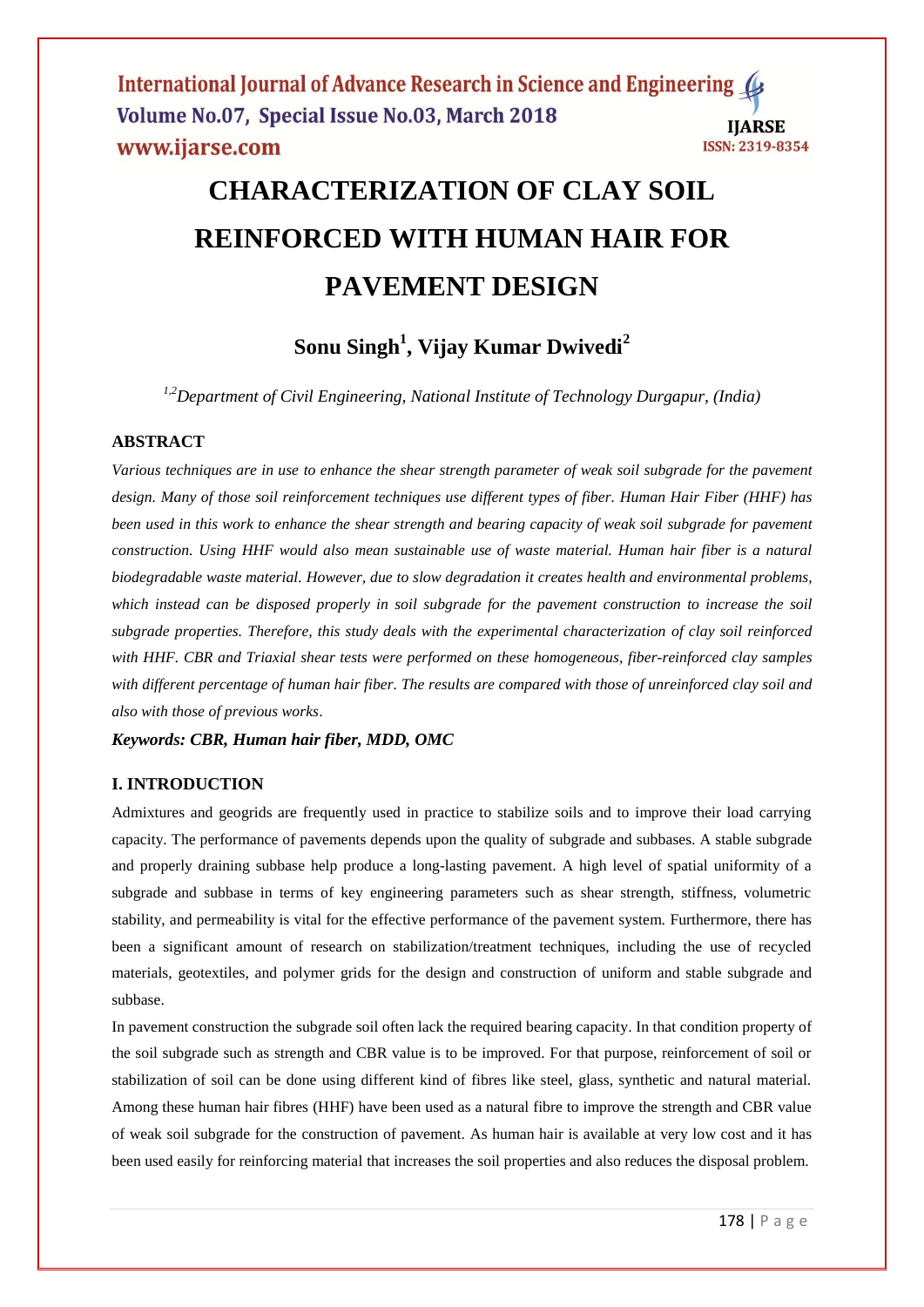Recently soil reinforcement studies were carried out on the stabilization of soft clay using various additives such as lime, cement, synthetic and natural fibres. Wajid Ali Butt, Karan Gupta, Showkat Maqbool Bhat (2014) have investigated on soil subgrade improvement using HHF of various proportion (0, 0.5, 1.0, 1.5, 2, 2.5) in percentage by the weight of soil sample with air dried sample and found that 0.25% of fiber, MDD increases and OMC decreases and finally CBR value increases upto 2% of fiber [1]. Rohin Kaushik (2014) et.al have done the research on " Innovation Technique Improving the CBR value of soil using Human Hair Fiber ", and observed that there was an increase in bearing capacity of soil and hence decrease in the undesirable settlement [2]. A study on bearing capacity of randomly distributed Fiber-reinforced sand fills overlying soft clay was done by Temel Yetimoglu et al. (2004) [3]. Plate load test on Fiber-reinforced soil was studied by C. Consoli et. al. (2003) and the plate load test result showed that the addition of polypropylene fibers significantly improved the behaviour of soil [4]. Mechanical behaviour of a clay soil reinforced with Nylon fibers was studied by A. R. Estabragh et. al. (2011) and he showed that the reinforcement using fibers was found to restrain the volumetric dilation of soil and this leads to increase of excess pore water pressure in undrained conditions and increase in effective shear strength of soil with pressure of fibers [5]. Model for analysis of fiber-reinforcement clayey soil was studied by G.L Babu and Chouskey (2010) and he found that reinforcing the soil with fibers improves the stress-strain response of clayey soils [6]. Strength behaviour of clayey soil reinforced with Human Hair Fiber as a natural fiber was studies by Butt and Jha (2015) and test results revealed that the strength significantly improves with the inclusion of HHF and also prevents the sample from cracking [7]. Study on strength influence mechanism of Fiber-Reinforced expansive soil using Jute was done by Wang Yixian et al. (2016) and it was observed that the cohesion of reinforced specimens increased with increasing of fiber content until fiber content reached a special value after which the cohesion decreased. Fiber content has no particular influence on internal friction of expansive soil [8]. K. Shankar Narayanan and S. Mary Rebekah Sharmila have stabilized the clay soil by doing CBR and UCC test and found the California Bearing Ratio (CBR) of virgin soil sample is 5.41%. With the addition of 1.2% of HHF the CBR value increases to 8.83% .strength of the soil creases to around 56.6% when compared to virgin soil sample. The strength characteristics UCS of virgin soil sample were 125 KN/m2 with addition of 1.2% of HHF the UCS value increased to 209.2 kN/m2. It decreases when adding above 1.2 percentage of HHF [9]. Prakash Patil and Harini H.N has Improved the Subgrade Strength of Soft Soil Using Human Hair Fibers as Reinforcement and found the CBR value at OMC for un-reinforced soil was 2.89% which is increased to 4.82% by the addition of 0.1% of HHF leading to 66.78% increase in strength in soaked condition and from UCS test at OMC, for un-reinforced soil the compressive strength found was 0.35 kg/cm2 which is then increased to 0.59 kg/cm2 showing an increase in strength of 71.3% with addition of 0.1% of HHF [10]. Renju R pillai and Ayothiraman Ramanathan used fiber content on Kaolinite clay with addition of 2.0% fibers by weight and found the unconfined compressive strength increases up to 2 times that of unreinforced soil [11].

The objective of this research is to understand and investigate the variation of strength of clay soil mixed with human hair fibres (HHF). CBR and tri-axial tests were carried out to determine the optimum HHF percentage in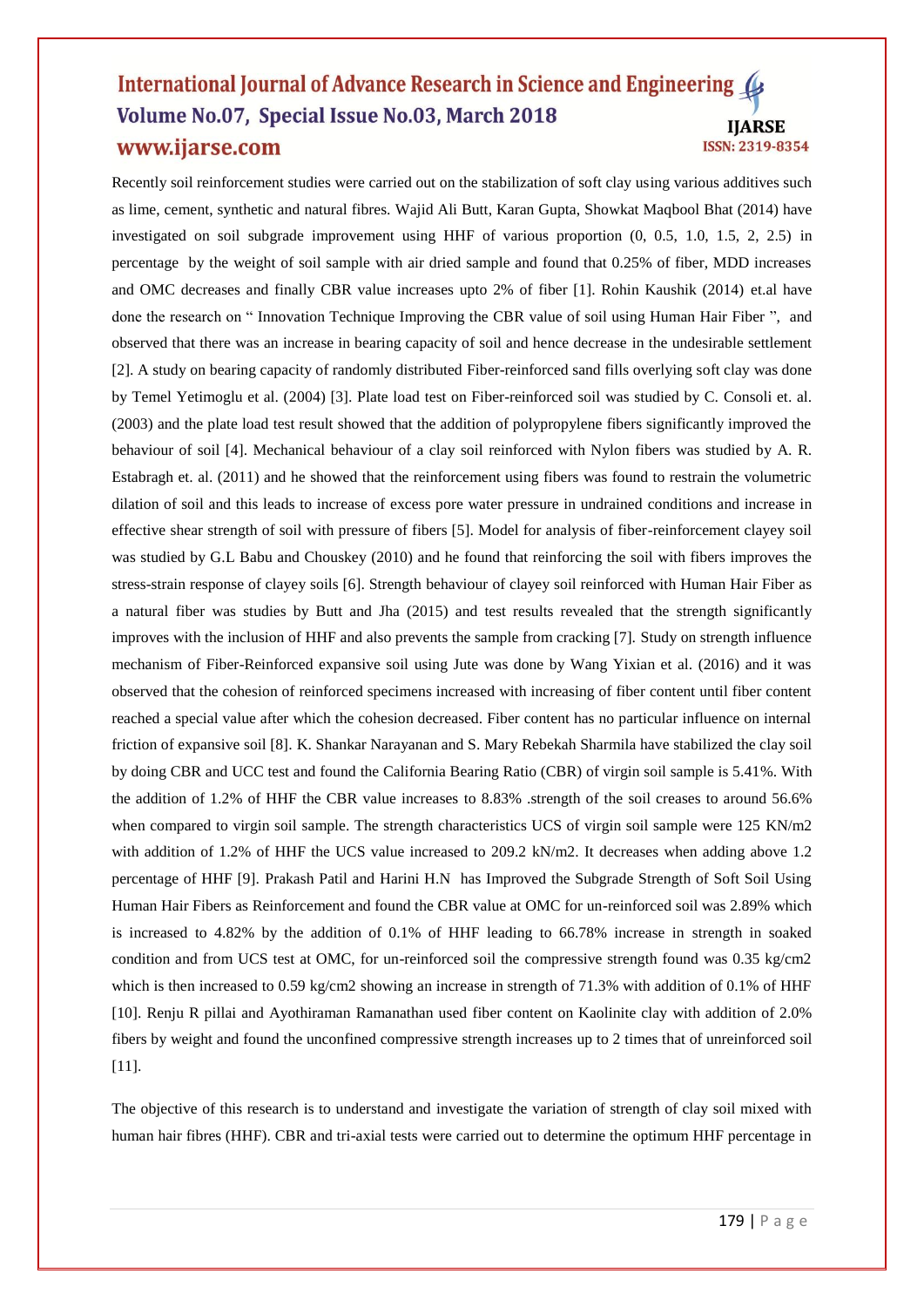clay soil which gives maximum bearing capacity and shear strength. The CBR test results were used to obtain the reduction in road pavement volume when HHF reinforced clay soil subgrade instead of virgin soil.

## **1.3 REINFORCED SOIL**

The standard fiber-reinforced soil can be defined as soil mass consisting of fiber which enhance in the behaviour of soil composite.

# **II. EXPERIMENTAL INVESTIGATION**

# **2.1 MATERIAL USED**

## **2.1.1 SOIL**

In the present study soil is clayey in nature and having dark brown colour. The soil was collected from Hooghly River in Kolkata region. To investigate the engineering properties of the collected soil laboratory tests have been carried out according to IS methods of testing. Specific Gravity as per IS: 2720 (part 4) – 1985, Particle Size Distribution By Sieving (Grain Size Analysis) as per IS : 2720 (part 4) – 1985, Liquid Limit And Plastic Limit Of Fine Soil By Using Casagrande Apparatus as per IS : 2720(part 5)-1985, Shrinkage Limit of the Soil by IS: 2720(part 6)-1972, maximum dry density and optimum moisture content by standard proctor compaction method as per is 2720-7(1980), unconfined compressive strength as per 2720-10 (1991), Laboratory Determination of California Bearing Ratio (CBR) as per IS : 2720 (Part 16) – 1987.

## **2.1.2 HUMAN HAIR FIBRES**

Human hair is a protein filament (long chain of protein). Its function is to prevent heat loss from person's head. These fibres are solid waste which creates environmental problems due to being non biodegradable in nature. CBR and triaxial test were carried out at different percentage of human hair fibres (0%, 0.5%, 1.0%., 1.5%) by weight of clayey soil and corresponding to the obtained CBR value of reinforced soil with HHF, the thickness of pavement is obtained for the pavement design described in guidelines for the design of flexible pavement (IRC:37-1984).

# **2.2 RESULT AND ANALYSIS**

| Properties       | Experimental value tested in |  |
|------------------|------------------------------|--|
|                  | Soil Mechanics laboratory    |  |
| Specific gravity | 2.66                         |  |
| Plastic limit    | 22.4 %                       |  |
| Liquid limit     | 47.7 %                       |  |
| Plasticity index | 25.53%                       |  |

## **TABLE-1: Properties of Clay**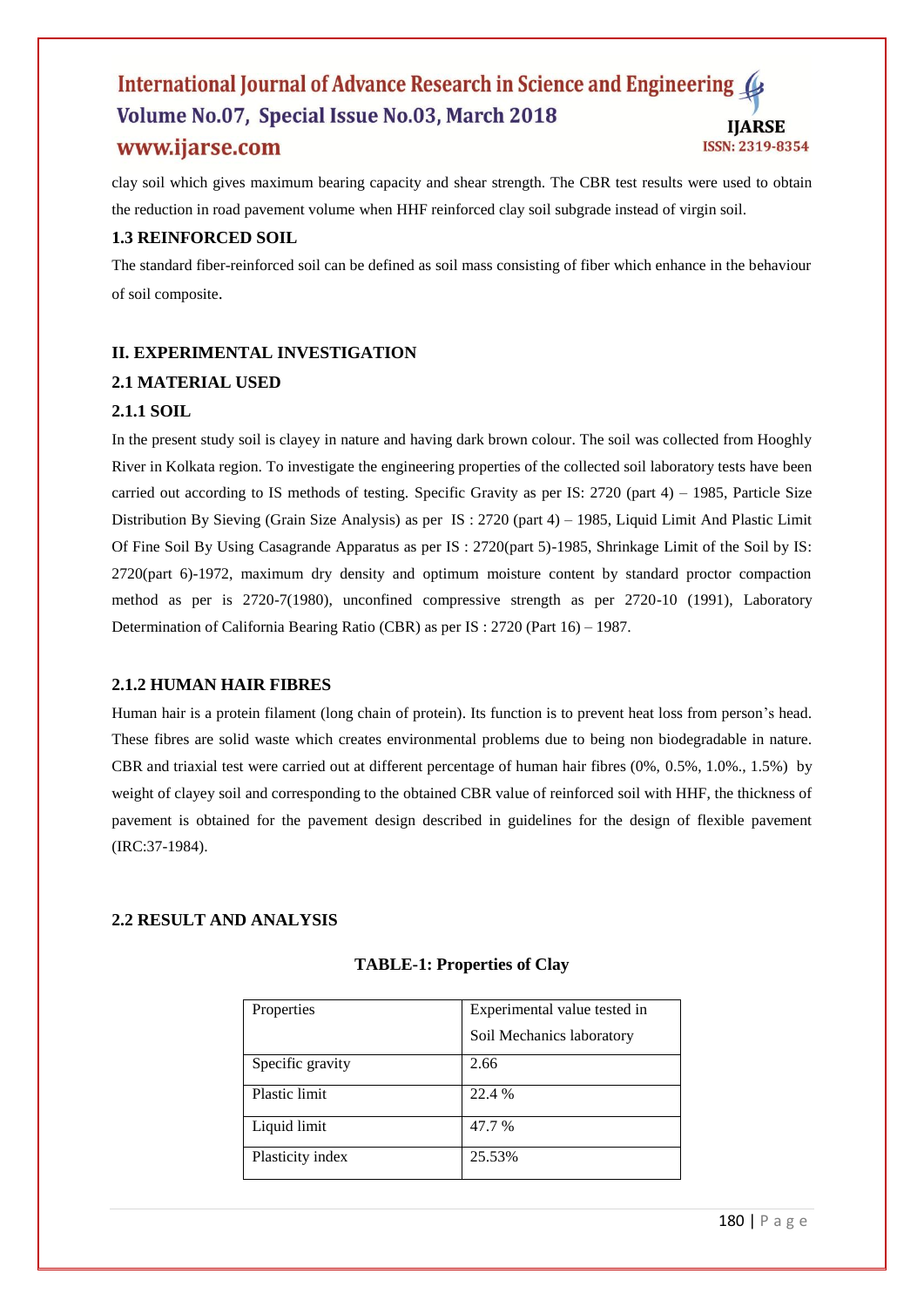| Maximum dry density      | $1.73 \, (gm/cc)$ |
|--------------------------|-------------------|
| Optimum moisture content | 23.82%            |
| CBR at OMC               | 4.92%             |
| Clay content             | 62.50%            |
| Silt content             | 33.90%            |
| Sand content             | 3.60%             |

# **TABLE-2: Optimum moisture content (OMC) and maximum dry density (MDD) with varrying percentage of HHF by weight of clayey soil**

| Human hair fiber % | Optimum moisture content % | Maximum dry density |  |
|--------------------|----------------------------|---------------------|--|
| (w/w)              | (w/w)                      | (gm/cc)             |  |
| 0.0                | 23.82                      | 1.73                |  |
| 0.5                | 22.15                      | 1.6217              |  |
| 1.0                | 21.93                      | 1.6041              |  |
| 1.5                | 23.17                      | 1.5759              |  |
|                    |                            |                     |  |

# **TABLE-3: CBR test Results in soaked condition with varrying percentage of HHF by weight of clayey soil**

| Human hair fiber % | CBR Value in % | Thickness of pavement(mm) |  |
|--------------------|----------------|---------------------------|--|
| (w/w)              |                | described in IRC:37-1984  |  |
|                    |                |                           |  |
| 0.0                | 4.92           | 484                       |  |
| 0.5                | 6.63           | 394                       |  |
| 1.0                | 7.70           | 359                       |  |
| 1.5                | 7.25           | 372                       |  |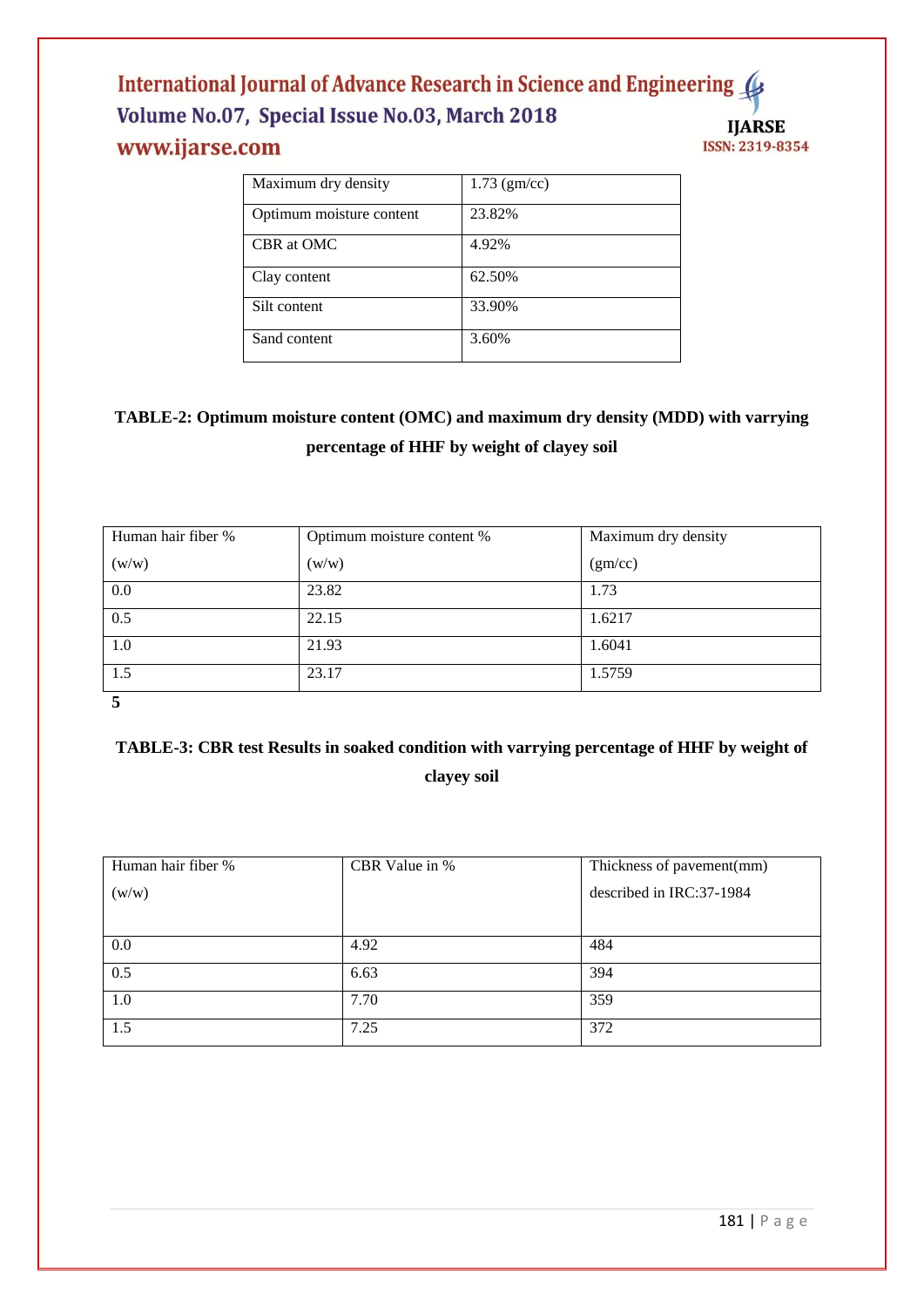

Fig: 1 Plot of moisture content versus dry density in unreinforced soil



Fig-2: Load penetration curve with different percentage of fiber content



Fig-3: Showing variation of maximum dry density with fiber content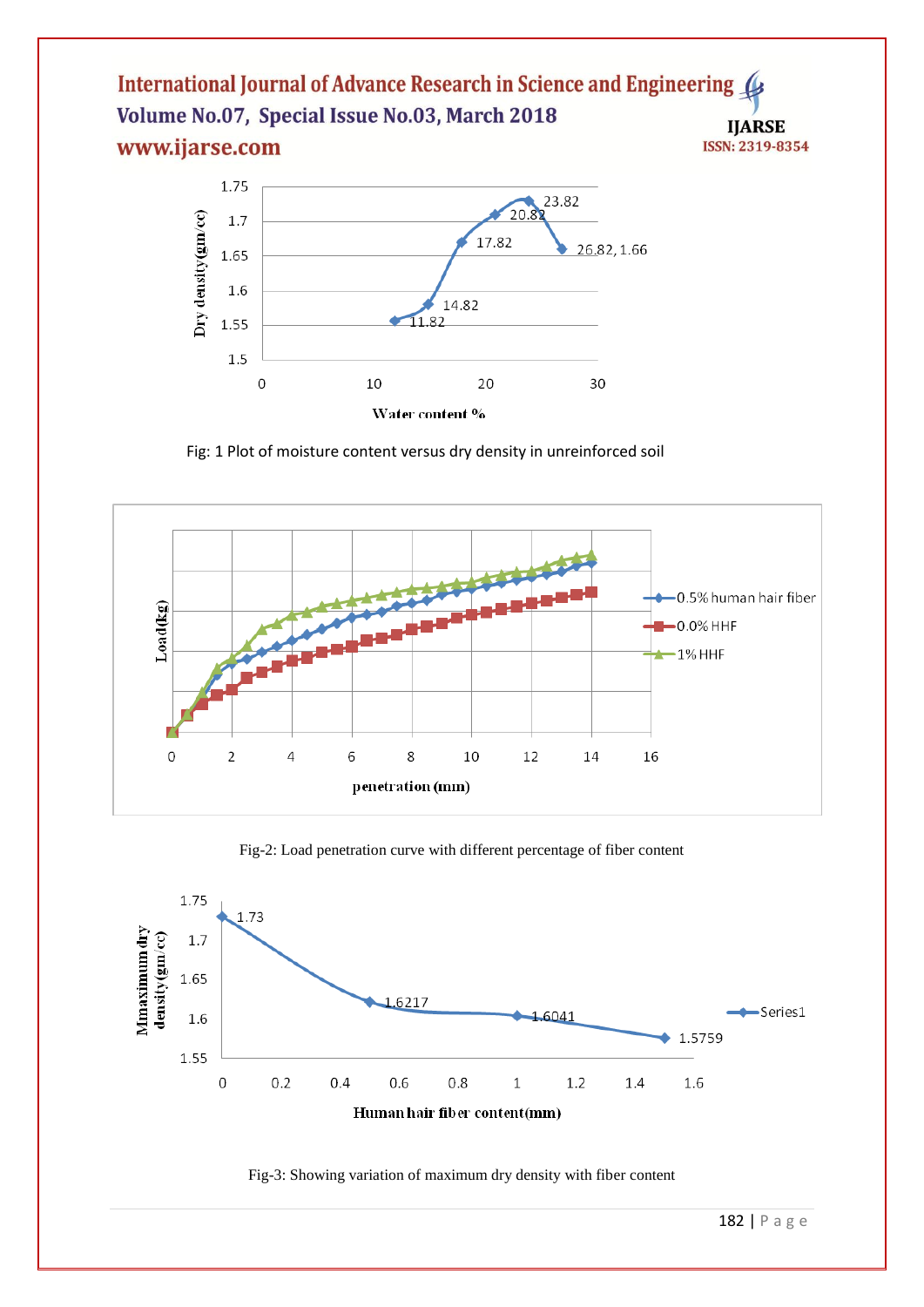

Fig 4: Variation of OMC v/s human hair content in the clay soil

# **TABLE:-4 Comparison of CBR test results with previous work**

| Data source (Author)                   | Max CBR | CBR value of       | (%) Hair at max CBR | % gain in  |
|----------------------------------------|---------|--------------------|---------------------|------------|
|                                        | $(\%)$  | virgin soil $(\%)$ |                     | <b>CBR</b> |
|                                        |         |                    |                     | value      |
| K. Shankar Narayanan et al. (2017) [9] | 8.82    | 5.41               | 1.2                 | 56.6       |
| Prakash Patil et al. (2016) [10]       | 4.82    | 2.89               | 0.1                 | 66.78      |
| Wajid Ali Butt et al. $(2014)$ [1]     | 17.21   | 13.26              | ◠                   | 29.78      |
| This study                             | 7.7     | 4.92               |                     | 56.5       |

# **2.3 PAVEMENT COST ESTIMATION**



Fig 5: CBR curve for flexible pavement design